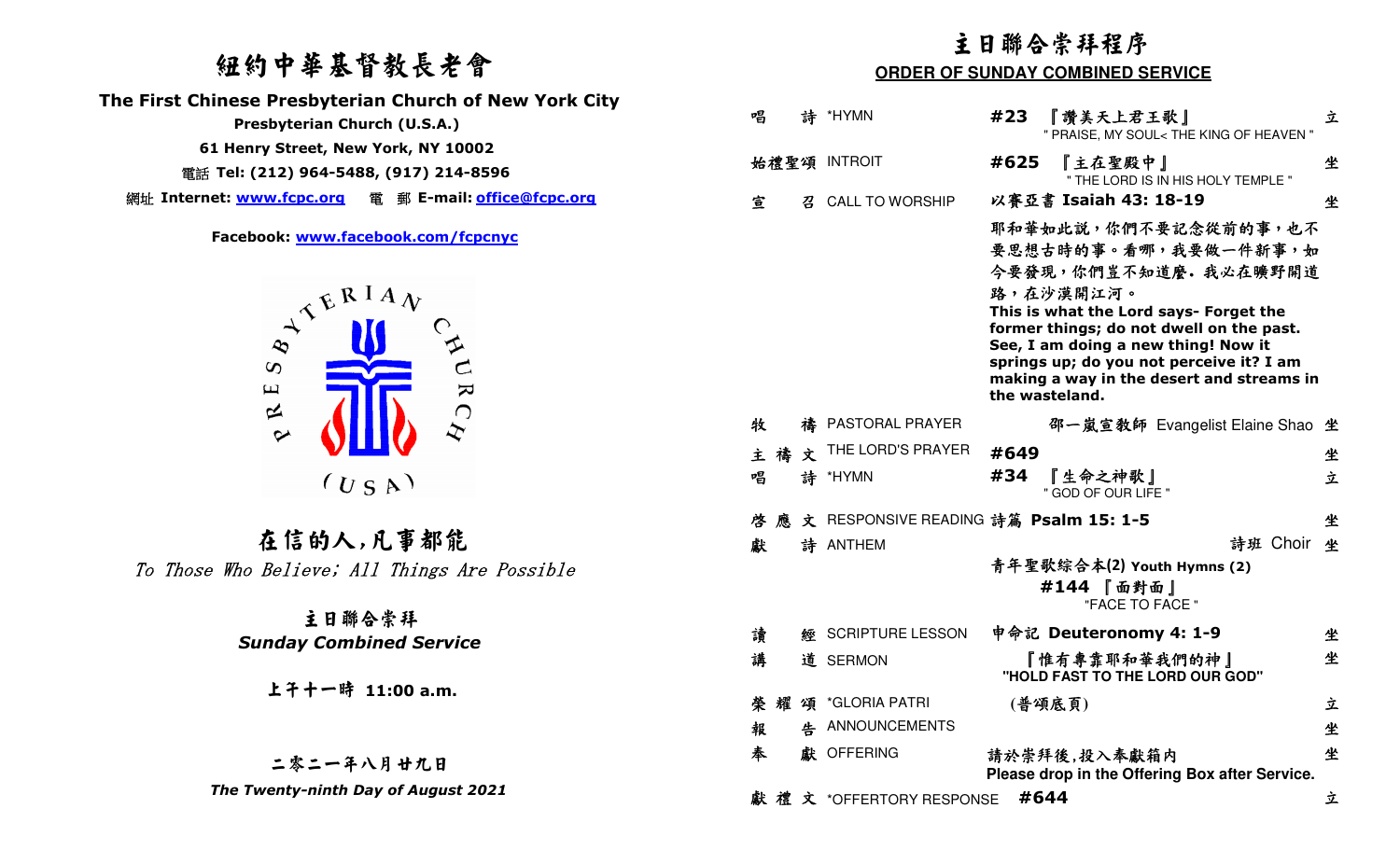| 差              | 遣 *DISMISSAL                              |      | 鍾梁美鳳長老 Elder Eliza Chung 立                                                          |   |                |
|----------------|-------------------------------------------|------|-------------------------------------------------------------------------------------|---|----------------|
|                |                                           |      | 在聖殿崇拜上帝以後,你們要踏進世界去,依靠<br>聖靈的能力而歡欣快樂。阿們!                                             |   | $\mathbf{1}$   |
|                |                                           |      | Go forth into the world after Worship<br>Service in the Church Sanctuary, rejoicing |   |                |
|                |                                           |      | in the Power of the Holy Spirit. Amen.                                              |   |                |
| 阿們頌            | *AMEN                                     | #675 |                                                                                     | 立 | $\overline{2}$ |
| 唱              | 詩 *HYMN                                   | #355 | 『常住愛中歌』<br>"IN HEAVENLY LOVE ABIDING"                                               | 立 | 3              |
|                | *please stand                             |      |                                                                                     |   |                |
|                |                                           |      |                                                                                     |   | $\overline{4}$ |
|                |                                           |      |                                                                                     |   | 5              |
|                |                                           |      | 啓應文:詩篇 15 篇:1-5                                                                     |   | 6              |
| 主席啓:           |                                           |      | [大衛的詩。] 耶和華阿,誰能寄居祢的帳幕。誰能住在祢                                                         |   |                |
|                | 的聖山.                                      |      |                                                                                     |   | $\overline{7}$ |
| 會眾應:           |                                           |      | 就是行為正直,作事公義,心裡說實話的人                                                                 |   |                |
|                |                                           |      | 啓: 他不以舌頭讒謗人,不惡待朋友,也不隨夥毀謗鄰里。                                                         |   | 8              |
| 應:             |                                           |      | 他眼中藐視匪類,卻尊重那敬畏耶和華的人。他發了誓,雖                                                          |   |                |
|                | 然自己喫虧,也不更改.                               |      |                                                                                     |   | 9              |
|                |                                           |      | 同讀: 他不放債取利,不受賄賂以害無辜。行這些事的人,必永不動搖。                                                   |   |                |
|                |                                           |      | <b>Responsive Reading: Psalm 15: 1-5</b>                                            |   |                |
| $\mathbf 1$    |                                           |      | Lord, who may dwell in your sanctuary? Who may live on your                         |   | $\mathbf{1}$   |
|                | holy hill?                                |      |                                                                                     |   |                |
| $\overline{2}$ |                                           |      | He whose walk is blameless and who does what is righteous,                          |   | $\overline{2}$ |
| 3              | who speaks the truth from his heart       |      | and has no slander on his tongue, who does his neighbor no                          |   |                |
|                | wrong and casts no slur on his fellowman, |      |                                                                                     |   | 3              |
| 4              |                                           |      | who despises a vile man but honors those who fear the Lord,                         |   |                |
|                | who keeps his oath even when it hurts,    |      |                                                                                     |   |                |
| 5.             |                                           |      | who lends his money without usury and does not accept a                             |   | $\overline{4}$ |
|                |                                           |      | bribe against the innocent. He who does these things will never                     |   | 5              |

be shaken.

- 1 以色列人哪,現在我所教訓你們的律例,典章,你們要聽從遵行,- 好叫你們存活,得以進入耶和華你們列祖之上帝所賜給你們的地, 承受為業。
- 2 所吩咐你們的話,你們不可加添,也不可刪減,好叫你們遵守我 所吩咐的,就是耶和華你們上帝的命令。
- 3 耶和華因巴力毘珥的事所行的,你們親眼看見了,凡隨從巴力毘 珥的人,耶和華你們的上帝都從你們中間除滅了。
- 4 惟有你們專靠耶和華你們上帝的人,今日全都存活。
- 5 我照著耶和華我上帝所吩咐的,將律例,典章,教訓你們,使你 們在所要進去得為業的地上遵行。
- 6 所以你們要謹守遵行,這就是你們在萬民眼前的智慧,聰明.他 們聽見這一切律例,必說,這大國的人真是有智慧,有聰明。
- 7 那一大國的人有神與他們相近,像耶和華我們的上帝,在我們求 告祂的時候與我們相近呢。
- 8 又那一大國有這樣公義的律例,典章,像我今日在你們面前所陳 明的這一切律法呢。
- 9 你只要謹慎,殷勤保守你的心靈,免得忘記你親眼所看見的事, 又免得你一生,這事離開你的心.總要傳給你的子子孫孫。 **Scripture Lesson: Deuteronomy 4: 1-9**
- Hear now, O Israel, the decrees and laws I am about to teach you. Follow them so that you may live and may go in and take possession of the land that the Lord, the God of your fathers, is giving you.
- 2 Do not add to what I command you and do not subtract from it, but keep the commands of the Lord your God that I give you.
- 3 You saw with your own eyes what the Lord did at Baal Peor. The Lord your God destroyed from among you everyone who followed the Baal of Peor,
- 4 but all of you who held fast to the Lord your God are still alive today.
- See, I have taught you decrees and laws as the Lord my God commanded me, so that you may follow them in the land you are entering to take possession of it.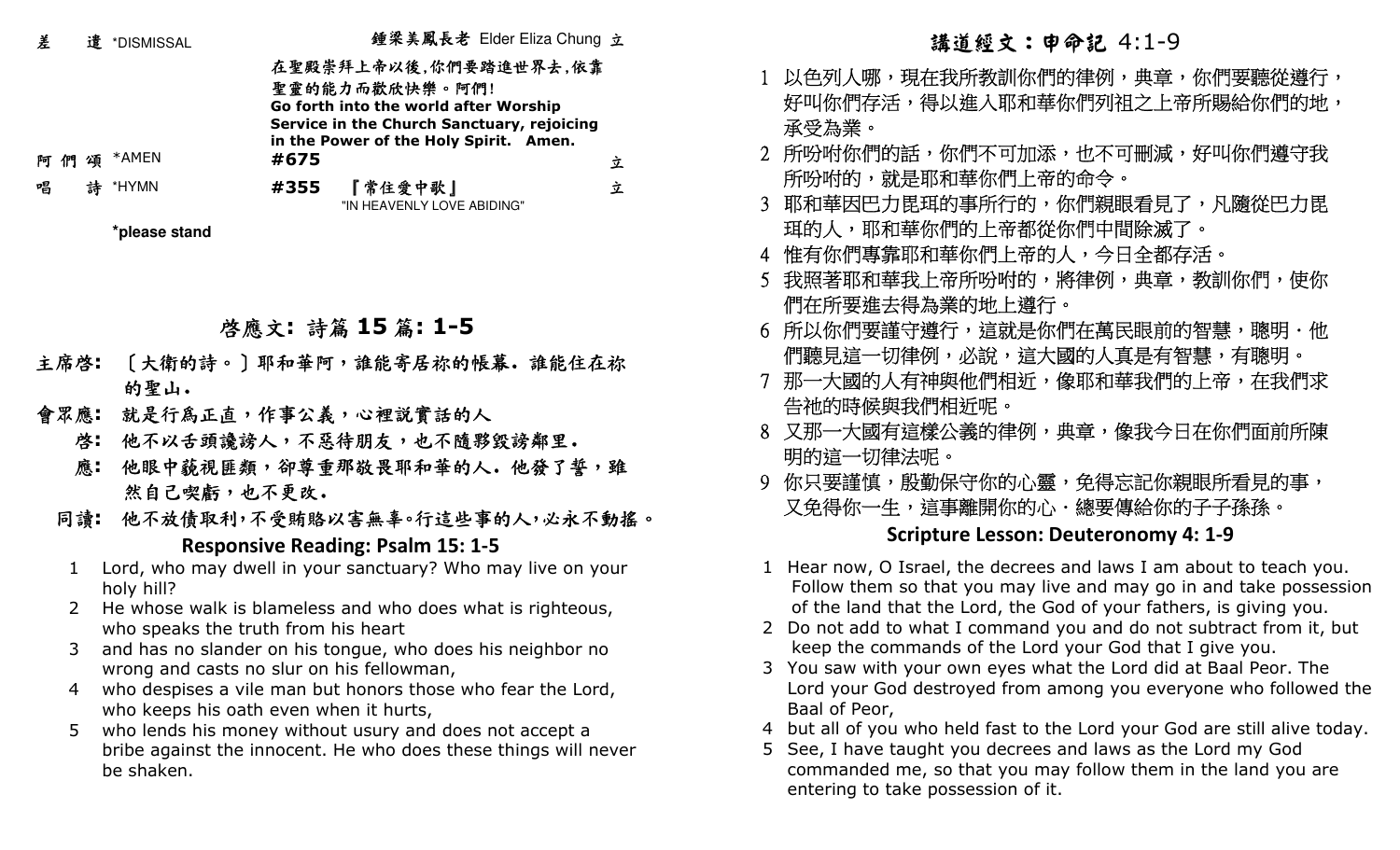- 6 Observe them carefully, for this will show your wisdom and understanding to the nations, who will hear about all these decrees and say, **"**Surely this great nation is a wise and understanding people. **"**
- 7 What other nation is so great as to have their gods near them the way the Lord our God is near us wherever we pray to him?
- 8 And what other nation is so great as to have such righteous decrees and laws as this body of laws I am setting before you today?
- 9 Only be careful, and watch yourselves closely so that you do not forget the things your eyes have seen or let them slip from your heart as long as live. Teach them to your children and to their children after them.

|          | 6 Observe them carefully, for this will show your wisdom and                            | understanding to the nations, who will hear about all these decrees   | 花<br>獻                                       |
|----------|-----------------------------------------------------------------------------------------|-----------------------------------------------------------------------|----------------------------------------------|
|          | and say, "Surely this great nation is a wise and understanding                          | 李許妙梨長老紀念謝銓長老及胡關琴英執事                                                   |                                              |
| people." |                                                                                         |                                                                       | 傅蕊薇執事紀念謝銓長老                                  |
|          | What other nation is so great as to have their gods near them the                       | 傅蕊薇執事紀念胡關琴英執事                                                         |                                              |
|          | way the Lord our God is near us wherever we pray to him?                                |                                                                       | 李鳳珠女士紀念父親李歡嵩先生,母親伍小翠女                        |
|          | and laws as this body of laws I am setting before you today?                            | 8 And what other nation is so great as to have such righteous decrees | 林伍新蘭女士紀念父母親伍淦學夫婦,家翁姑林                        |
|          | 9 Only be careful, and watch yourselves closely so that you do not                      |                                                                       |                                              |
|          | forget the things your eyes have seen or let them slip from your                        |                                                                       |                                              |
|          | heart as long as live. Teach them to your children and to their<br>children after them. |                                                                       | 報告事項                                         |
|          |                                                                                         |                                                                       | 1. 歡迎首次參加主日崇拜之新朋友,盼望你能糾                      |
|          |                                                                                         |                                                                       | 通訊處及電話與司事,以便教會與你聯絡。                          |
|          | 主日崇拜事奉人員                                                                                |                                                                       | 2. 祈禱會: 逢禮拜四下午二時在本堂舉行,歡                      |
|          |                                                                                         |                                                                       | 3. 各兄姊於教會辦公時間內每日上午九時至下                       |
|          | 今主日(八月廿九日)                                                                              | 下主日(九月五日)                                                             | 964-5488 或手提電話 (917) 214-85                  |
|          | 主日聯合崇拜                                                                                  | 聖餐主日聯合崇拜                                                              | 4. 本堂已恢復各部各團契各委員會活動。                         |
| 講員/主席    | 邵一嵐宣教師 / 鍾梁美鳳長老                                                                         | 李澤華牧師 /<br>關悦雄長老                                                      | 5. 本堂在網址 www.fcpc.org 上載主日週刊                 |
| 指揮/司琴    | 林主恩先生 / 江友正女士                                                                           | 林主恩先生 /<br>江友正女士                                                      | 6. 下主日是聖餐主日中英文聯合崇拜,請各位身                      |
| 待<br>招   | 李許妙梨長老                                                                                  | 趙林慕貞女士                                                                |                                              |
| 聖餐主禮     |                                                                                         | 梁李萍清長老<br>梁桑南長老                                                       | 代禱事項                                         |
| 聖餐襄禮     |                                                                                         | 胡國傑長老<br>李許妙梨長老                                                       |                                              |
|          |                                                                                         | 方鈺澄長老<br>關李月霞執事                                                       | 1.為本堂各同工、全體長老、執事、董事及領补                       |
| 聖餐預備     |                                                                                         | 關李月霞執事                                                                | 2.為祈禱會禱告。求聖靈感動更多弟兄姊妹同心                       |
| 聖壇插花     | 邵一嵐宣教師                                                                                  | 邵一嵐宣教師                                                                | 3.為紐約市華埠社區禱告。願本堂藉著崇拜、關                       |
| 錄音/音響    | 黄惠賜執事                                                                                   | 黄惠賜執事                                                                 | 廣傳福音。                                        |
|          |                                                                                         |                                                                       | 4.為身體和心靈軟弱的弟兄姊妹禱告。求主醫                        |
|          | 年九月份主日崇拜輪值表<br>$\rightarrow$ $\rightsquigarrow$ $\rightarrow$ $\leftarrow$              |                                                                       | 吳秀琼女士、林伍新蘭女士、陳玉金女士、引                         |
|          | 主席                                                                                      | 講員                                                                    | 陳伍愛娣女士、黃德夫人、王金鐲先生。<br>5.為本堂聘牧事工禱告。求主差遣合適主任牧自 |
|          |                                                                                         |                                                                       | 6.為海地地震造成嚴重傷亡禱告。求主安慰遇難                       |
| 5E       | 聖餐主日聯合崇拜<br>關悅雄長老                                                                       | 李澤華牧師                                                                 | 7.新冠肺炎疫情在病毒變種下,引致多個國家的                       |
| 12E      | 主日聯合崇拜<br>方李芳執事                                                                         | 邵一嵐宣教師                                                                | 欠缺醫療物資下,疫情難以受控,患者也得Z                         |
| 19E      | 主日聯合崇拜<br>梁美娥長老                                                                         | 李澤華牧師                                                                 | 的掌權者能為有需要的國家供應救援物資,                          |
| 26E      | 主日聯合崇拜<br>鍾梁美鳳長老                                                                        | 邵一嵐宣教師                                                                |                                              |

## 主日崇拜事奉人員

|      |          | 席<br>主 | 講   員  |
|------|----------|--------|--------|
| 5日   | 聖餐主日聯合崇拜 | 關悅雄長老  | 李澤華牧師  |
| 12 E | 主日聯合崇拜   | 方李芳執事  | 邵一嵐宣教師 |
| 19日  | 主日聯合崇拜   | 梁美娥長老  | 李澤華牧師  |
| 26 E | 主日聯合崇拜   | 鍾梁美鳳長老 | 邵一嵐宣教師 |

- 李許妙梨長老紀念謝銓長老及胡關琴英執事
- 傅蕊薇執事紀念謝銓長老
- 傅蕊薇執事紀念胡關琴英執事

李鳳珠女士紀念父親李歡嵩先生,母親伍小翠女士

林伍新蘭女士紀念父母親伍淦學夫婦,家翁姑林賢銳夫婦,先夫林榮臻先生

- 1. 歡迎首次參加主日崇拜之新朋友,盼望你能繼續參加聚會,散會後請留下姓名, 通訊處及電話與司事,以便教會與你聯絡。
- 2. 祈禱會: 逢禮拜四下午二時在本堂舉行,歡迎各兄姊屆時參加。
- 3. 各兄姊於教會辦公時間內每日上午九時至下午五時可用本堂電話 **(212) 964-5488**或手提電話 **(917) 214-8596**聯絡各同工。
- 4. 本堂已恢復各部各團契各委員會活動。
- 5. 本堂在網址 **www.fcpc.org** 上載主日週刊,講道錄音,請瀏覽及收聽。
- 6. 下主日是聖餐主日中英文聯合崇拜,請各位弟兄姊妹屆時回堂守主聖餐。

## **化学的**中心的 化学生的 化 禱事項

- 1.為本堂各同工、全體長老、執事、董事及領袖們在教會中事奉的心志禱告。
- 2.為祈禱會禱告。求聖靈感動更多弟兄姊妹同心合意為教會守望。
- 3.為紐約市華埠社區禱告。願本堂藉著崇拜、關懷、社區服務、網絡廣播節目 廣傳福音。
- 4.為身體和心靈軟弱的弟兄姊妹禱告。求主醫治,使他們早日康復: 吳秀琼女士、林伍新蘭女士、陳玉金女士、張淑德女士、劉浪波夫人、 陳伍愛娣女士、黃德夫人、王金鐲先生。
- 5.為本堂聘牧事工禱告。求主差遣合適主任牧師來牧養教會。
- 6.為海地地震造成嚴重傷亡禱告。求主安慰遇難者。
- 7.新冠肺炎疫情在病毒變種下,引致多個國家的疫情反彈,發展中國家在持續 欠缺醫療物資下,疫情難以受控,患者也得不到適切的治療。求主感動各國 的掌權者能為有需要的國家供應救援物資,並妥善分配資源回應社會的需要, 帶領社會走出陰霾。